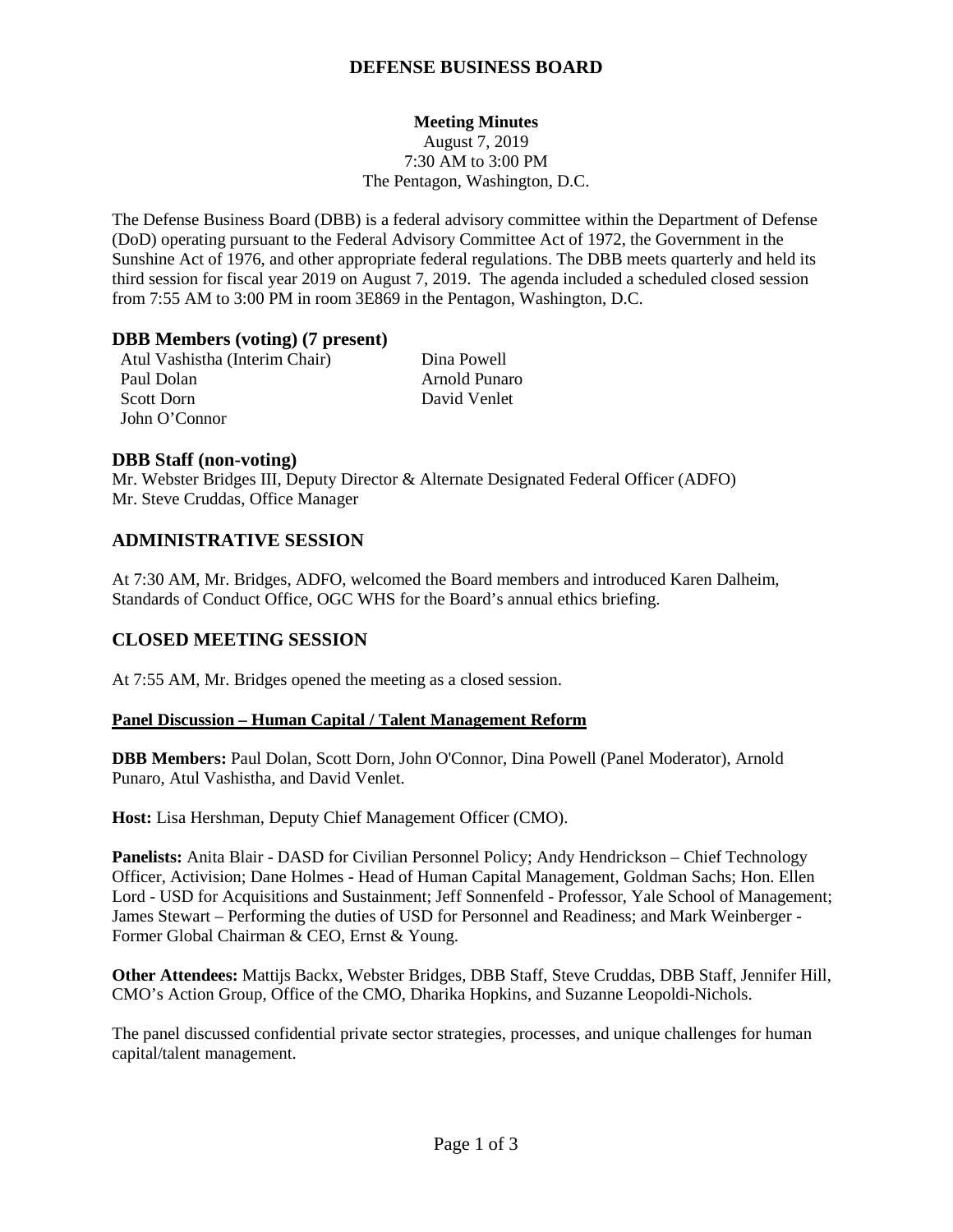## **DEFENSE BUSINESS BOARD**

### **Panel Discussion - Data Management Strategy Reform**

**DBB Members:** Paul Dolan, Scott Dorn, John O'Connor (Panel Moderator), Dina Powell, Arnold Punaro, Atul Vashistha, and David Venlet.

**Host:** Lisa Hershman, Deputy CMO

**Panelists:** Michael Conlin - DoD Chief Data Officer; Kathy Cutler – Chief Information Officer, Business Systems, OCMO; Dana Deasy - DoD Chief Information Officer; Andy Hendrickson – Chief Technology Officer, Activision; Dharika Hopkins - Senior Director of Information Management, Cox Enterprises; and Gregory Little - OUSD (Comptroller).

**Other Attendees:** Mattijs Backx, Webster Bridges, Steve Cruddas, Jennifer Hill, and Suzanne Leopoldi-Nichols.

The panel discussed confidential private sector strategies, processes, and unique challenges in data management.

### **Panel Discussion - Shared Services Reform**

**DBB Members:** Paul Dolan, Scott Dorn, John O'Connor, Arnold Punaro, Atul Vashistha (Panel Moderator), and David Venlet.

**Panelists:** Mattijs Backx - Senior VP and Head of Global Business Services, PepsiCo; Suzanne Leopoldi-Nichols - President of Global Business Services, United Parcel Service; Thomas Muir – Director, Washington Headquarters Services; Charles Phalen – Acting Director, Defense Counterintelligence and Security Agency; and Michael Scott - Vice Director, Defense Logistics Agency.

**Other Attendees:** Webster Bridges, Steve Cruddas, and Jennifer Hill

The panel discussed confidential private sector strategies, processes, and unique challenges in shared services and global business services.

The closed meeting session concluded at 11:45 AM for lunch.

### **ADMINISTRATIVE SESSION**

Board members discussed the need to right size the Board and discussed new member recommendations. Consensus was 15 to 16 was probably the optimal size. Candidates should be either retired or from industries with little or no affiliation with DoD. Academia is another source.

Board members then discussed some of the DBB support to the ongoing DoD reform efforts through the provision of individual advise to the various reform leads. Mr. Vashistha pointed out that to date the Department has begun to show full cycle savings through imposing metrics and requiring measurable outcomes.

# **CLOSED MEETING SESSION**

At 12:45 PM, Mr. Bridges reopened the meeting as a closed session for a classified discussion of strategic challenges facing the US.